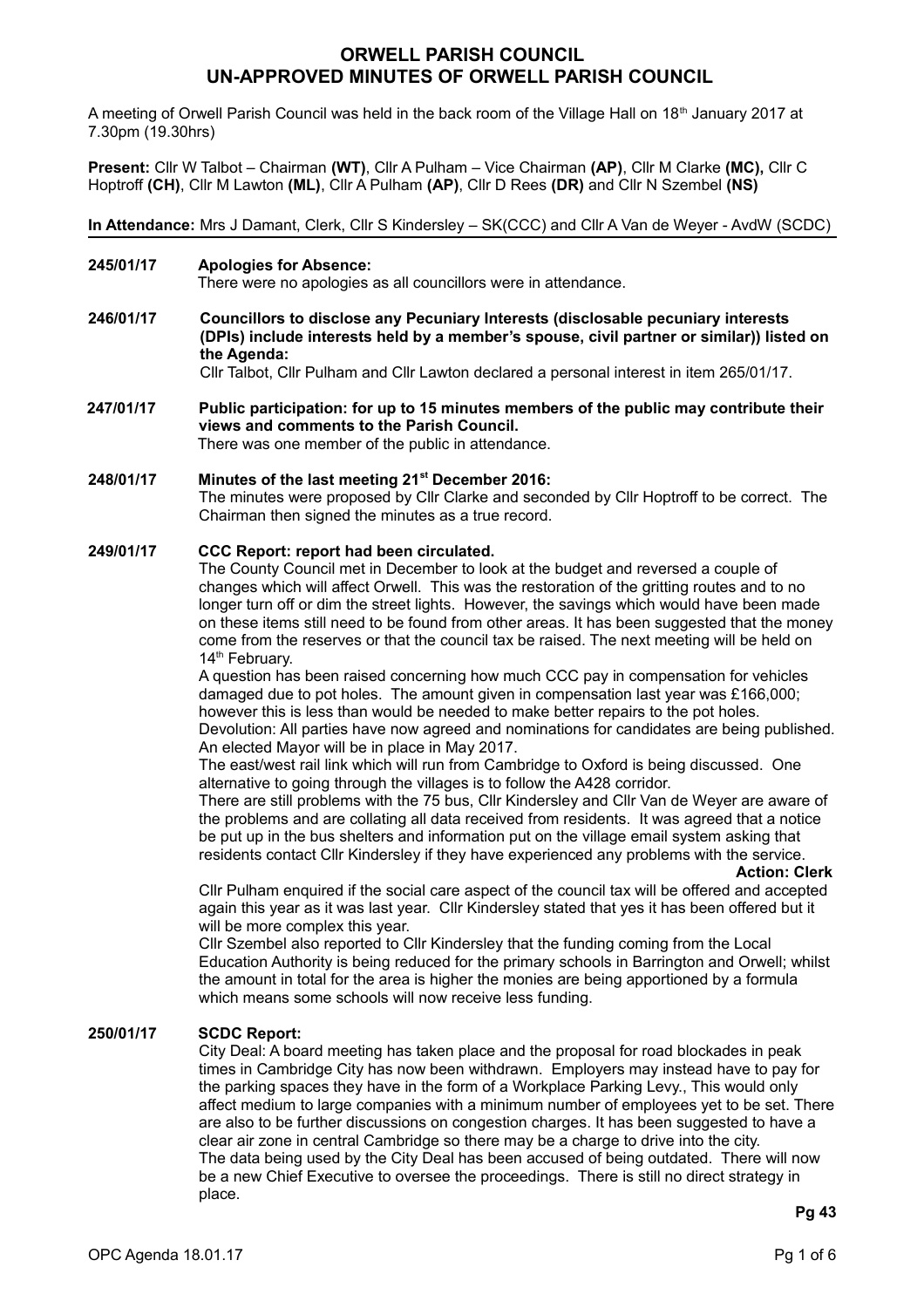Network rail are looking to close one of the level crossings at Foxton station. The Community Rail Partnership has been set up with the parishes of Foxton, Barrington, Shepreth and Meldreth.

#### **251/01/17 Planning: WT, CH, AP, DK and NS** *(Town and Country Planning Act 1990 schedule 1, paragraph 8)* **(Full planning minutes with comments are available on line or from the Clerk).**   *Planning meeting held on Wednesday 4th January 2017 – No Meeting Planning meeting held on Monday 18th January – verbal report*

87 High Street, S/0015/17/TC - Blue Cedar; to be dismantled due to tree roots lifting and casing damage to neighbours driveway, cracking concrete leaving a risk to health and safety as becoming a trip hazard. There is also damage to boundary wall with loose bricks and concrete, again casing a risk to health an safety. The crown of the tree is growing into the landowners house and is now causing issues such as the guttering and proper drainage; within time this will also start to damage the roof of the property. Parish Council had **No Comment.**

11 Fishers Lane, S/3277/16/FL & S/3278/16/LB - Ground floor, glass room extension to the rear elevation. The Parish Council recommend 'No Recommendation' with no comments. Proposed by Cllr Kennedy, seconded by Cllr Pulham all agreed. Cllr Hoptroff abstained.

**SCDC Decisions:** S/3532/16/TC, 77 High Street – conifer tree to fell to ground level for landscaping purposes. This application was not discussed by the Parish Council as they were not going to be quorate at their next meeting so an extension was requested. The Tree Officer at SCDC responded that this would not be necessary and that they had inspected the tree and felt that 'it would not be worthy of a Tree Preservation Order so the default position is that the Council would not be able to prevent the proposal from going ahead'.

## **252/01/17 Development Proposal on Hurdleditch Road (next to the primary school)**

When the planning applications was considered by SCDC it was discovered that the County Council had declined to support Petersfield School's need for additional parking as part of the new development, and they declined to support this as the School's travel policy was out of date. Essentially they could not support car use unless there was a case that had been made to the CCC and had been accepted by them. The School has now revised its travel policy but cannot find the right person in CCC to forward this information to. Cllr Kindersley suggested sending the information directly to the Chief Executive of the CCC, Gillian Beasley asking her to forward it to the correct officer and stressing the urgency of the issue in the context of the Hurdleditch planning application.

It was agreed that the Parish Council need to be clear about the offer of land being offered and whether it is part of the S106 agreement.

Cllr Szembel summarised the situation as he understood it and reported the advice that the Parish Council had received from the planning lawyer Mr P Kratz. The situation was fluid with SCDCs initial advice that any land would probably be provided outside the S106, yet the offer of land had now been formally made within the S106. One concern that had been expressed was that if the land was contained within the S106 the Inspector might judge it not in proportion to the development and therefore strike if from the S106, against which was the view that, if seen purely as agricultural land whilst a moderately large area it would have a relatively low monetary value and so might be found to be acceptable by the Inspector. Further advice is necessary from both SCDC and the planning lawyer before it was possible to make a firm decision on this matter.

Cllr Kindersley stated that by offering the 1.6 hectares the developers may have discharged their need to offer 'open space'. Cllr Hoptroff stated that he believed that Mr Shaw from Pegasus had reiterated that the land is a S106 item and that the area of land within the development could be further developed; however, this would not be acceptable. Cllr Pulham read part of his report, which had been circulated following his meeting with the planning officer. SK reiterated that any offer of land needs to be required by the village. It was agreed that Cllr Talbot and Cllr Szembel will be the representatives of the Parish Council and they will meet with Rebecca Ward and James Fisher (SCDC). Cllr Van de Weyer will also attend any meeting. Clerk to arrange. **Action:Clerk Action:Clerk** 

**Pg 44**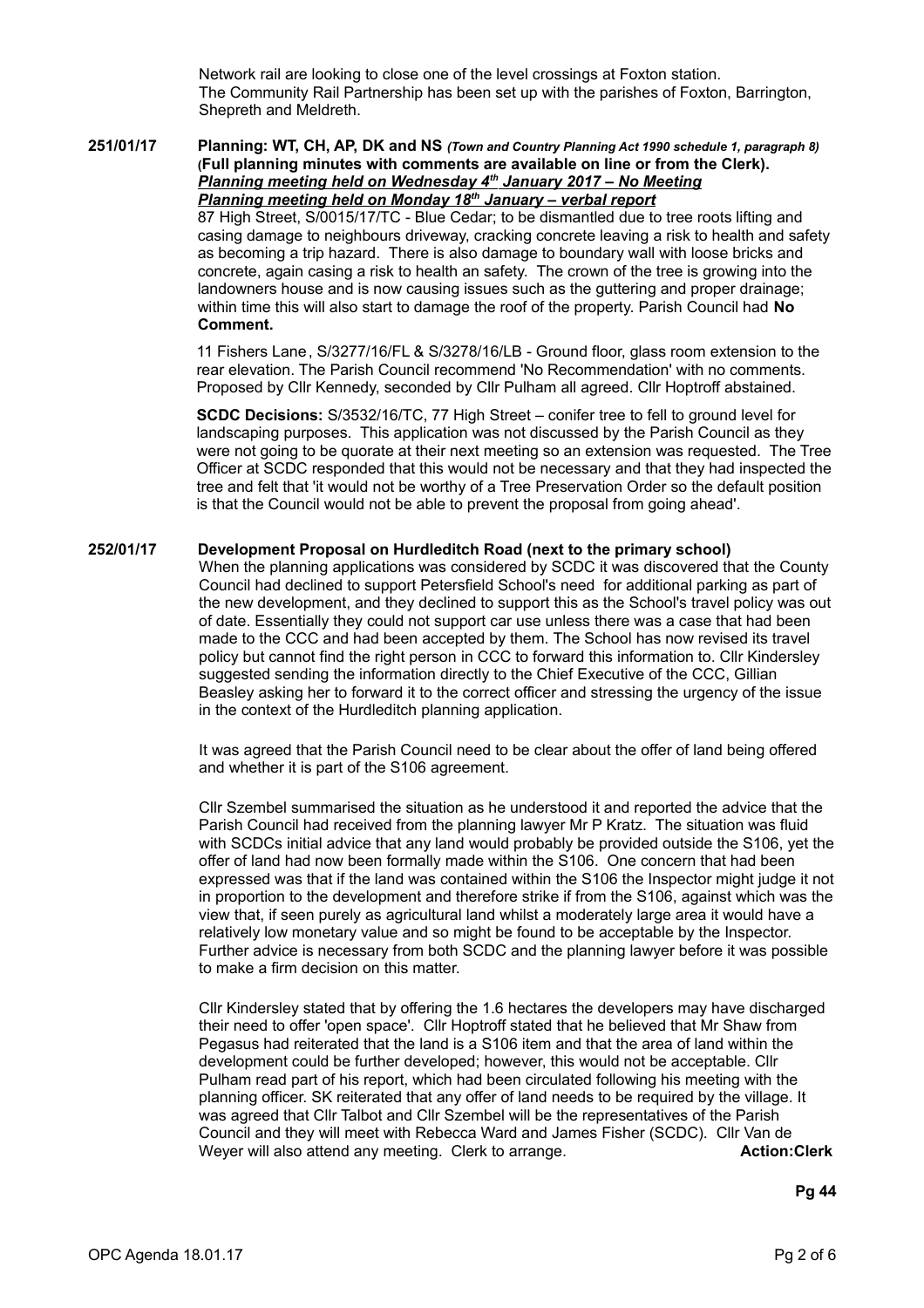Cllr Talbot reiterated some of the important areas of concern: Sewage, carpark at the school and landscape issues. Cllr Kindersley stated that SCDC have already refused this application and may do so again, but at the appeal they will be concerned with two areas: Impact on landscape and sustainability. However, it would be beneficial to reiterate the Council's concerns, although the planning department would have all correspondence.

Cllr Hoptroff will inform Heidi Allen MP on the position so far.

## **253/01/17 Insurance:**

A surveyor Mr Michael Turner from SCDC has inspected the beacon and agrees that SCDC will get the beacon into good condition.Once this has been done it can be handed over to the Parish Council. It was agreed that the best course of action would be to straighten the pole and create a concrete base to be a level with the ground. Cllr Talbot stated that they will need to get permission from Natural England. Cllr Hoptroff enquired if the Clunch Pit Committee needs to be informed. Cllr Talbot responded that Mr Bryant was aware of the situation and was waiting for the Parish Council to arrange to have the repairs done. Cllr Van de Weyer will respond to Mr Turner. **Action: AvdW** Once the beacon has been officially handed to the Parish Council it will be added to the Parish Council's insurance and asset register.

#### **254/01/17 Community Benefit Fund:**

It was proposed by Cllr Kennedy to accept the application from Chapel Orchard for £500 seconded by Cllr Lawton, all agreed.

#### **255/01/17 Financial Matters:**

1. Financial Statements for January 2.Payments and Additional payments for January *Local Government Act (LGA); Public Health Act (PHA); Open Space Act (OSA)*

## **Payments awaiting authorisation**

| <b>Salaries</b> | £ confidential 0 |          | January salaries      | LGA 1972 s112                                                                                     |
|-----------------|------------------|----------|-----------------------|---------------------------------------------------------------------------------------------------|
| Inland Revenue  | £ confidential   | - 0      | January PAYE/NI       | LGA 1972 s112                                                                                     |
| MPC.            | £ 90.00          | $\Omega$ | office rent January   | LGA 1972 s133                                                                                     |
| Eon.            | £ 50.86          | 2.42     | Electric for pavilion | LGA 1972 s133                                                                                     |
|                 |                  |          |                       | <b>Additional payments:</b> These costs have already been agreed but may not have appeared on the |

agenda.

Payments were proposed by Cllr Hoptroff, seconded by Cllr Hamilton all agreed.

# **256/01/17 LDF: Local Green Space Designations in the South Cambridgeshire Local Plan – Orwell**

Additional information given by the Parish Council has now been included in an appendix to the Council Written Statement for Matter SC4: Protecting and Enhancing the Natural and Historic Environment. This was submitted to the Local Plan examination inspectors on  $25<sup>th</sup>$ November 2016.

# **257/01/17 Parish e-bulletin (SCDC):**

There was nothing to report

#### **258/01/17 Precept 2017/18:**

The Parish Council has inspected the financial accounts and the proposed precept budget. It was proposed by Cllr Pulham and seconded by Cllr Kennedy to accept a precept of £40,898.62. This will give an increase of 3.74% on last year's budget. Last year a band D house attracted a precept of £83.56, this will increase to £85.60 in 2017/18. It has been necessary to increase the precept slightly in order to accommodate more costs to the council.

#### **259/01/17 A10 Corridor Group and Survey:**

Clerk is awaiting other villages' survey results.

## **260/01/17 Local Highways Improvement (LHI):**

Cllr Pulham and Cllr Talbot will attend the meeting at 6pm on the Monday 30th January to discuss the Parish Council's submission to have the footway along Town Green Road built up.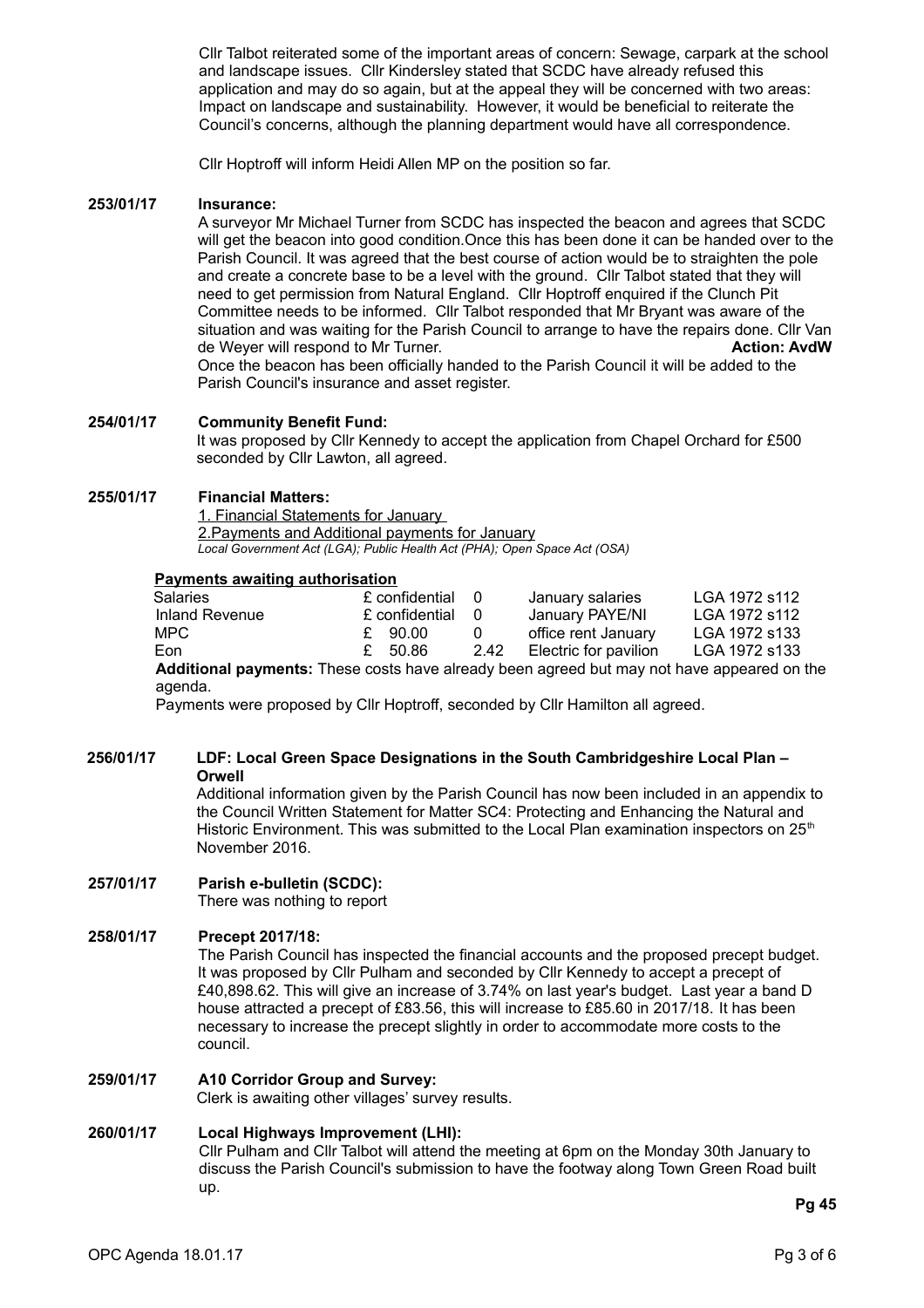Cllr Pulham has received communication from one of the affected residents who is looking at reinstating the redundant drive at the location in question. It was agreed that Cllr Talbot and Cllr Pulham still attend the meeting but in the meantime Cllr Pulham will reassess the site as the bid as it currently stands may require modification. **Action: AP Action: AP** 

# **261/01/17 Village Maintenance Programme:**

Cllr Talbot reported that he had completed a spreadsheet with all the relevant information concerning the parish assets, which now need to have photographic evidence and a risk<br>assessment completed. **Action: WT** assessment completed.

Once this has been done then a programme will be put into action which will include:

- Monthly inspections
- Identify problem areas
- Annual activity plan

Other maintenance programmes being carried out by CCC, BT and CWC

1. Cross Lane Close. The kerb will be lowered at the junction of Cross Lane Close and Stocks Lane to improve crossing for mobility scooters.

2. Lotfield Street. To allow for road spaced for the making good of the footway outside No. 11 Lotfield Street.

3. Cambridge Water Company will be repairing a leak

4. BT will be replacing a joint box frame and cover in Carriageway at BT Hillside.

#### **262/01/17 Tree Officer at SCDC:**

A notification has been sent to all Parish Councils enquiring whether they would be interested for SCDC tree department to inspect parish trees, there will be a cost involved but at the moment they are just seeing if there is an interest. This could be included in the Village Maintenance Programme. It was agreed by the whole council that this would be a good idea<br>but it would be dependent on the cost. Clerk to convey this to SCDC. **Action: Clerk** but it would be dependent on the cost. Clerk to convey this to SCDC.

## **263/01/17 Pavilion:**

During the Christmas holiday period there had been an attempt to set the paper toweldispensers in the toilets on fire., This occurred twice and resulted in the toilets being closed. The police have been informed and a crime number given. Cllr Talbot suggested that it might be worthwhile changing to a hand blower, this was agreed by everyone. Cllr Talbot will ask the Caretaker to look into costings.

 **Action: WT**

Cllr Clarke informed the meeting that the mens' urinals have now been repaired.

#### **264/01/17 Recreation Ground:**

All play equipment appears to be in good working order. Mr Weir will repaint the small climbing apparatus, but it is dependent on weather conditions.

#### **265/01/17 Flood lighting:**

Update on floodlights in the recreation ground for Football Team and MUGA. Cllr Kennedy reported both she and Cllr Hoptroff had attended a meeting with the football club, tennis club and netball club to look into lighting. The football club have put out flyers to neighbouring residents informing them of a trial taking place on Thursday  $26<sup>th</sup>$  January between 6.30 and 8pm for portable flood lighting for the football club. The lights will be stored in the football shed and charged off site as the shed has no power. Cllr Hoptroff asked if planning permission would be required, Cllr Pulham does not believe so as the lights are portable and not fixed. Clerk will check. **Action: Clerk** Action: Clerk

Cllr Hoptroff enquired about risk assessments for erecting them and insurance – who should have the the necessary insurance? Does the football club have insurance which will cover the lights? Cllr Pulham will enquire. **Action: AP**

The tennis and netball clubs are not looking into lighting at this time. **Agreement between the Tennis Club and the Parish Council:** Cllr Pulham and Cllr Talbot to put before the council a draft agreement. Still being drafted. **Action: AP/WT** 

#### **266/01/17 Defibrillator:**

Clerk is in the process of having the glass repaired and telephone box painted prior to adopting it, this needs to be done before it can be adopted and a defibrillator placed inside.

**Action: Clerk**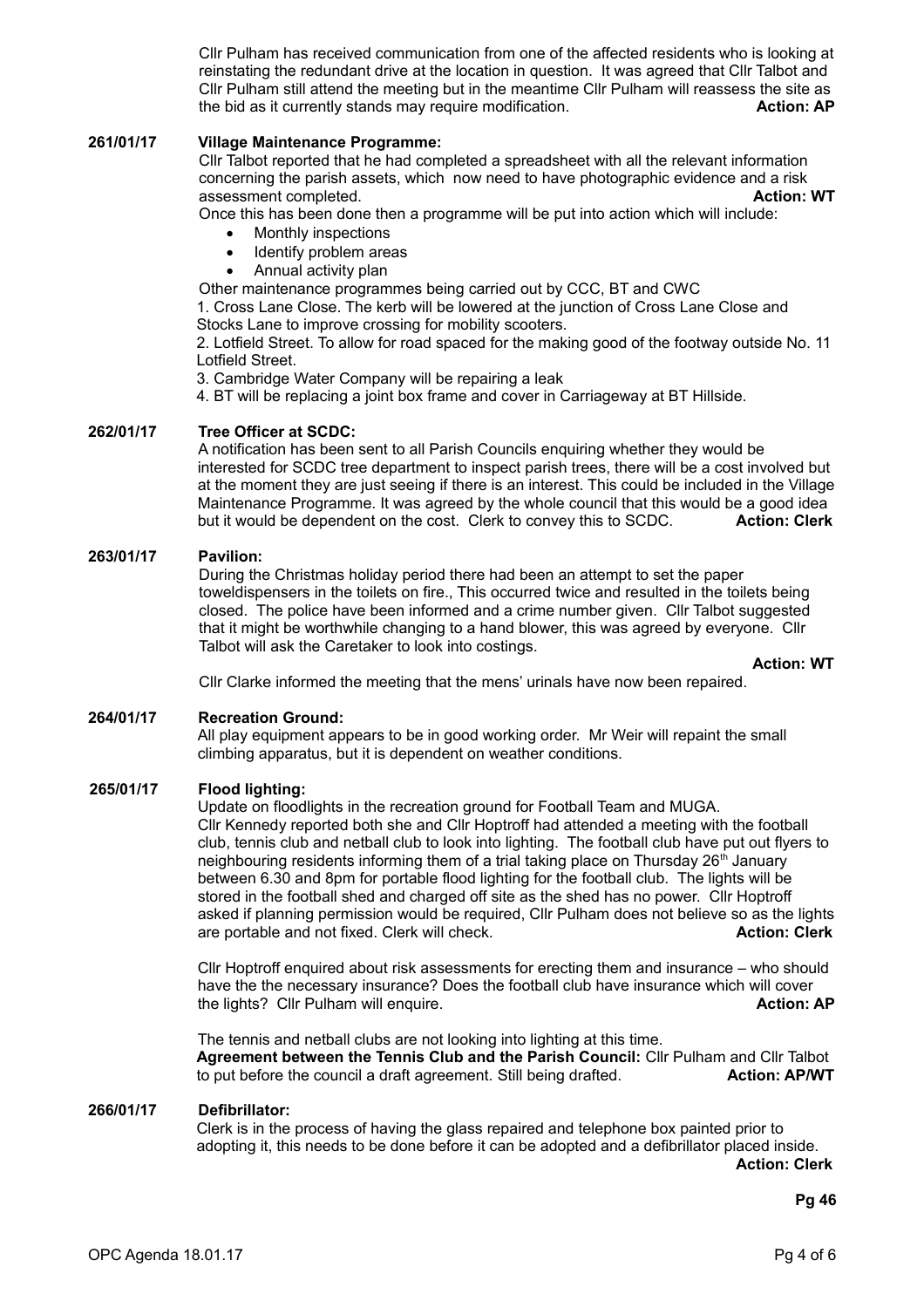# **267/01/17 CCTV:**

Cllr Talbot will be meeting with Lindsay Gardner PCSO. **Action: WT** Action: WT

# **268/01/17 Pensions:**

The Chairman closed the meeting and the Clerk and all members of the public left the room.

Cllrs Kennedy and Pulham explained to the Council that they had received an approach from the Clerk concerning her contracted hours, pay grade and, in particular, her wish to join a pension scheme. Having looked into the options and having discussed the matter with the Clerk, the following was proposed, to be effective from April 2017:

The Clerk's contracted hours to remain at 16 a week. The Clerk to be progressed from SCP 23 to SCP 27, to match her salary grade at Meldreth PC.

The Council to make a 5% contribution to a pension for the Clerk.

The Council to contract with an outsourced payroll and pension service, which will reduce significantly the amount of time the Clerk spends on these administrative functions and the pension provided to be the same as that used for Meldreth Parish Council. The additional costs associated with the above, estimated at between £1,750 and £2,000 per annum, to be funded in 2017/18 by a £2k virement from the Council's reserves.

It was proposed by Cllr Pulman that the payroll should be contracted out to LGS Services and that the Parish Council go with SMART Pension Scheme, seconded by Cllr Kennedy, agree by all.

**Linked to the above:**

The Clerk to be subject to annual performance appraisal, with the first scheduled for October 2017. The Clerk to obtain pre-authorisation of overtime from the Chairman or Vice Chairman before it is worked. In recognition of the varying nature of the Clerk's job, with its peaks and troughs, should the Clerk not need to work her full 16 hours in a given week, the shortfall be 'banked' to be worked at busier times, when it may be necessary to work more than 16 hours (a form of 'annualised hours' arrangement).

 A task management arrangement to be put in place as a means of tracking progress on key tasks. The above proposals were proposed by Cllr Pulham, seconded by Cllr Kennedy and agreed by all.

#### **269/01/17 Mulberry Tree Information Board:**

Cllr Rees has completed a draft and is now looking at photographs which can also be included onto the board.<br>**Action: DR** included onto the board.

**270/01/17 Correspondence and Clerk's Report: External Audit:** Orwell will continue to be audited by PKF Littlejohn **Mulberry Tree Prop** – will be installed by the end of February. **LDF – Hearings Programmes:** Specific hearings relating to the strategic sites of Waterbeach New Town (28 and 30<sup>h</sup> March) Bourn Airfield New Village 4 and 6<sup>th</sup> April Northstowe extension 29 March. **Buses** – Both the buses which run from Royston to Haslingfield and to St Neots are scheduled services so residents do not have to book them.

# **271/01/17 Gritting Scheme:**

Nothing to report

# **272/01/17 Councillors' Reports and Areas of Responsibility:**

**Cllr Kennedy**

Cllr Kennedy reported that the ditch along Hurdleditch has been cleared, however when they approached the contractors they were informed that the trees were also being flayed, though this was on the land owners side. The trees are not owned by the landowner they are owned by the Parish Council so should not be touched without permission. Cllr Szembel stated that the trees are now in very poor condition. Clerk to write to the landowner stating that the trees are the property of the Parish Council and they were originally planted so they would form an arch over the road, if they keep being flayed this will not be achievable and it opens them up to disease. **Action: Clerk**